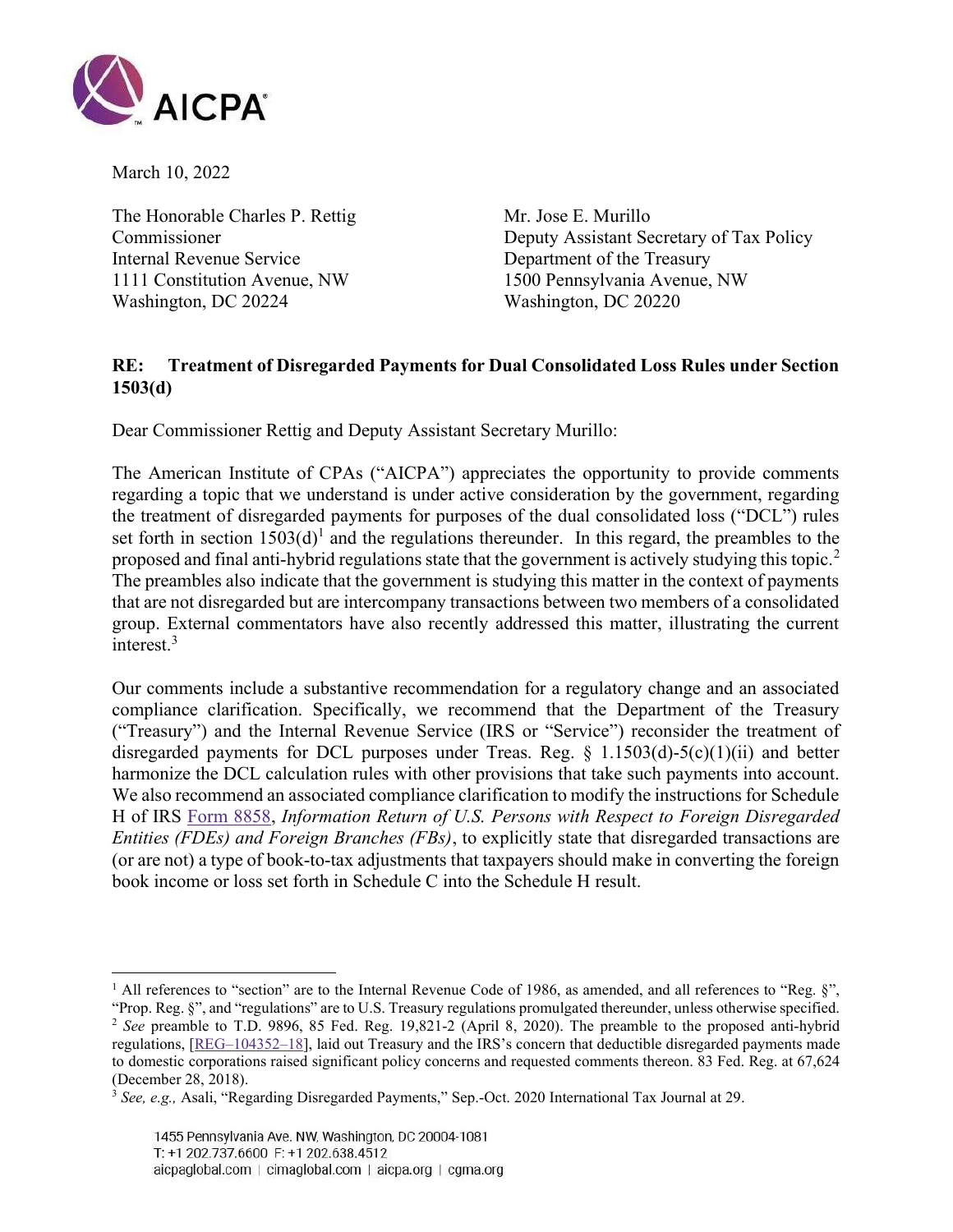The Honorable Charles P. Rettig Mr. Jose E. Murillo March 10, 2022 Page 2 of 6

### Recommendations

- 1. Modernize the DCL Regulations' Treatment of Disregarded Payments, and
- 2. Clarify the Instructions for Form 8858.

## Analysis

# 1. Modernize the DCL Regulations' Treatment of Disregarded Payments

The AICPA recommends that Treasury and IRS reconsider and update the Disregarded Payments Rule ("DP Rule") to give effect to disregarded payments in calculating a DCL to the extent such payments are relevant in determining the foreign taxable income of the separate unit at issue. Such a rule would better align the application of the DCL rules to the intended target of situations where the separate unit incurs a loss from both a U.S. tax and foreign tax perspective.<sup>4</sup>

In making our recommendation, we note that Treasury and IRS appear, based on the preamble to the proposed anti-hybrid regulations, more focused on potential abusive situations involving disregarded payments *made* by foreign disregarded entities ("DREs"). In our experience, however, the over inclusiveness of the DCL rules to cases involving disregarded payments received by foreign DREs is a significantly more common occurrence and an ongoing source of taxpayer confusion. Many (if not most) of the instances of missed DCL elections and filings that our members identify at present involve fact patterns of foreign DREs receiving disregarded payments from their tax owners. We suspect that the absence of specific guidance regarding the DP Rule in the Form 8858 instructions (discussed infra) strongly contributes to this common foot-fault.

Under the current DCL regime in effect since mid-2007,<sup>5</sup> when a domestic corporation computes whether a DCL is attributable to a separate unit,<sup>6</sup> "[i]tems of income, gain, deduction and loss that are otherwise disregarded for U.S. tax purposes shall not be regarded or taken into account for purposes of the DCL computation," also known as the "Disregarded Payment Rule" or "DP Rule."<sup>7</sup> The effect of the DP Rule is that payments between a domestic corporation and its wholly-owned foreign DRE,<sup>8</sup> or between two DREs owned by the same domestic corporation,<sup>9</sup> or between a DRE and a foreign branch of the same domestic corporation,<sup>10</sup> are excluded for DCL calculation purposes. This result is because such payments are disregarded for U.S. tax purposes generally,

<sup>&</sup>lt;sup>4</sup> See, e.g., H.R. Rep. 100-795 at p. 293 (describing example of intended scope of section 1503(d)(3) regulations to address a case where domestic corporation owned a foreign branch that incurred a loss of \$100 for both U.S. tax and foreign tax purposes).

<sup>&</sup>lt;sup>5</sup> See Treas. Reg. §§ 1.1503(d)-1 through -8, as promulgated by T.D. 9315 (March 16, 2007).

 $6$  The DCL regulations applicable to separate units fulfill the grant of authority in section 1503(d)(3) allowing Treasury and IRS to issue regulations that impose the DCL restriction of section  $1503(d)(1)$  to "any loss of a separate unit of a domestic corporation…"

<sup>&</sup>lt;sup>7</sup> Treas. Reg. § 1.1503(d)-5(c)(1)(ii).

 $8$  *Id.* at -7(c), Exs. 6, 23, and 25.

 $9$  *Id.*, Ex. 6 (alt. facts) and 24.

 $10$  *Id.*, Ex. 8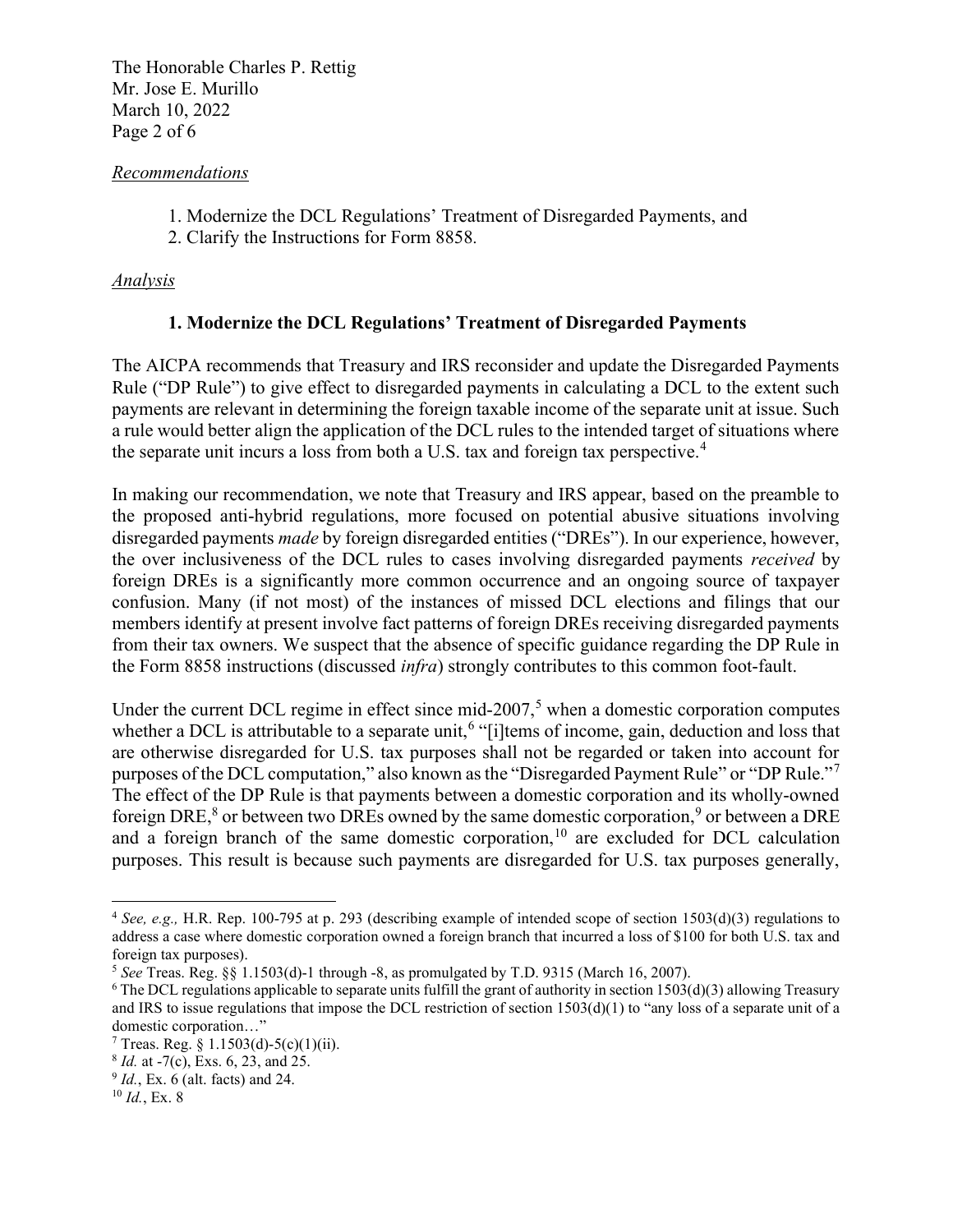The Honorable Charles P. Rettig Mr. Jose E. Murillo March 10, 2022 Page 3 of 6

and the DP Rule makes explicit that this treatment carries over for DCL calculation purposes. The DP Rule applies to both sides of the transaction, such that the payor of the disregarded item does not take into account a deduction and the recipient does not take into account the corresponding income item. The DP Rule, with its effect on the definition of a loss (that is, DCL) attributable to a separate unit was first proposed in  $2005<sup>11</sup>$  and then finalized without substantive change in the 2007 DCL regulations.

As a result of the DP Rule, disregarded payments create a base difference between the income or loss attributable to a separate unit for DCL and U.S. tax purposes and the income or loss attributable to the separate unit for foreign tax purposes. The result is agnostic, depending on the facts. For example, if a DRE makes a disregarded deductible payment that is excluded under the DP Rule, the associated separate unit's DCL income or loss result would be higher than the foreign tax result that reflects a deduction; whereas if the DRE receives a disregarded payment and the DP Rule excludes the income, the separate unit has less income attributable to it for DCL purposes. In such cases the separate unit may be treated as incurring a DCL even though a corresponding loss does not exist in the relevant foreign tax jurisdiction.<sup>12</sup>

The DP Rule, by de-linking the DCL computation from the foreign tax result, therefore presents the possibility for the DCL regulations to be both under and over inclusive in their goal of attempting to prevent the "double dipping" of tax losses in the U.S. and another foreign jurisdiction.<sup>13</sup> The ordinary meaning of a dual loss presupposes the existence of a loss in two countries. The DP Rule can, however, also be a more natural interpretation of whether a loss exists for purposes of a U.S. tax provision such as section 1503(d), because the DP Rule simply confirms that items that are generally excluded for U.S. tax purposes remain so for DCL computation purposes.

In several instances since the issuance of the 2007 DCL regulations, however, Treasury and IRS have taken a different approach to disregarded payments in the context of U.S. tax rules whose application depends upon the application of foreign law. For example, in the context of the U.S. withholding tax regime's anti-conduit rules, Treasury and IRS issued an explicit rule to treat DREs as persons, such that applying the anti-conduit rules<sup> $14$ </sup> must take into account disregarded financing transactions involving DREs.

<sup>&</sup>lt;sup>11</sup> See Prop. Reg. § 1.1503(d)-3(b)(2)(i) (2005), and accompanying discussion in the preamble to [REG–102144–04] at 70 Fed. Reg. 29,875 (May 24, 2005).

<sup>&</sup>lt;sup>12</sup> This point was acknowledged by commentators soon after finalization of the 2007 DCL Regulations. See, e.g., Calianno and Petersen, "An Opportunity and a Possible Trap Under the U.S. Dual Consolidated Loss Regs," Tax Notes Int'l 499 (May 12, 2008).

<sup>&</sup>lt;sup>13</sup> See, e.g., the preamble to the 2007 DCL Regulations, T.D. 9315, 72 Fed. Reg. at 12,902 ("Congress enacted section 1503(d)…to prevent a… [double dip].")

<sup>&</sup>lt;sup>14</sup> See T.D. 9562 (December 8, 2011); first proposed by [REG-113462-08], 73 Fed. Reg. 78,252 (December 22, 2008). <sup>14</sup> See Prop. Reg. § 1.1503(d)-3(b)(2)(i) (2005), and accompanying discussion in the preamble to [REG–102144–04] at 70 Fed. Reg. 29,875 (May 24, 2005).

<sup>&</sup>lt;sup>14</sup> This point was acknowledged by commentators soon after finalization of the 2007 DCL Regulations. See, e.g., Calianno and Petersen, "An Opportunity and a Possible Trap Under the U.S. Dual Consolidated Loss Regs," Tax Notes Int'l 499 (May 12, 2008).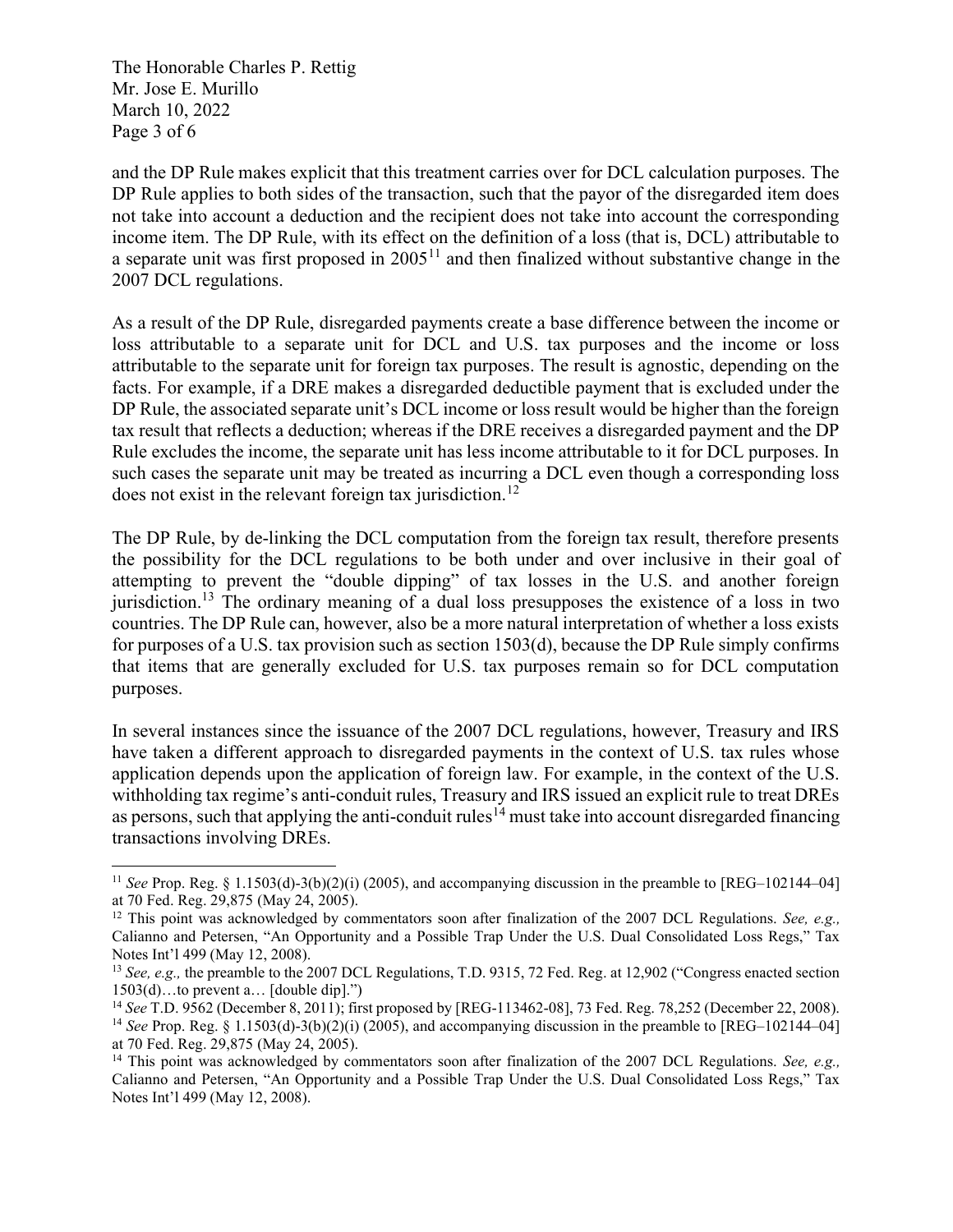The Honorable Charles P. Rettig Mr. Jose E. Murillo March 10, 2022 Page 4 of 6

More recently, as part of the extensive new guidance implementing the  $TCJA's<sup>15</sup>$  changes to the foreign tax credit regime, Treasury and IRS issued detailed rules that give effect to certain disregarded payments for purposes of determining the income and foreign income taxes attributable to the separate section 904(d) categories. These disregarded payment reattribution rules were first set forth as part of the new foreign branch basket rules in Treas. Reg. § 1.904-4(f) but have been extended more holistically into the new Treas. Reg. § 1.861-20 architecture for allocation and apportionment of foreign income taxes.<sup>16</sup> Treasury and IRS also incorporated these reattribution concepts into the GILTI high-tax exception rules in Treas. Reg. § 1.951A-2(c)(7) for purposes of determining the amount of the foreign income taxes attributable to tested units of a CFC for which the high-tax election could be made.

Given these changes in the post-TCJA world, U.S. corporations must now track and account for disregarded payments involving DREs and foreign branches for which they are the tax owner or that are owned by their controlled foreign corporation and controlled foreign partnership subsidiaries.

Therefore, the AICPA recommends removing the DP Rule and giving effect to disregarded payments. The present time is ripe for this change. First, given the foreign tax credit regime changes noted above, U.S. taxpayers should now, and in the coming years, focus more on disregarded payments and better process and adjust for such items. Second, better aligning the likelihood of DCL status for a foreign DRE with its foreign taxable income posture will reduce the friction when U.S. taxpayers must also concurrently apply the new anti-double deduction legislation that has been implemented by numerous foreign countries pursuant to the BEPS Action 2 and ATAD initiatives.

We also submit that Treasury is fully within its authority to make this change in defining the amount of a loss of a separate unit because there is not a mandated statutory definition for the quoted language. Moreover, the "to the extent" prefatory language in section  $1503(d)(3)$  gives Treasury broad leeway on this matter. In terms of conformity between this change and the calculations for net operating losses of dual resident corporations, Treasury's authority here would also support extending the recognition of disregarded payments in that context, certainly at least to the extent the disregarded payments involve a separate unit or transparent entity as the counterparty.

Lastly, removing the DP Rule and giving effect to disregarded payments could also help solve the matter of how DCL-relevant payments should be addressed under the Treas. Reg. § 1.1502-13 redetermination rules. That is, if the payment between the DRE or branch and its tax owner were given effect normally, the need to redetermine the attributes of an identical payment between

<sup>&</sup>lt;sup>14</sup> See, e.g., the preamble to the 2007 DCL Regulations, T.D. 9315, 72 Fed. Reg. at 12,902 ("Congress enacted section 1503(d)…to prevent a… [double dip].")

<sup>&</sup>lt;sup>15</sup> The "Tax Cuts and Jobs Act," Pub. L. 115-97.

<sup>16</sup> See T.D. 9922, 85 Fed. Reg. 71998 (Nov. 12, 2020); T.D. 9959, 78 Fed. Reg. 276 (Jan. 4, 2022).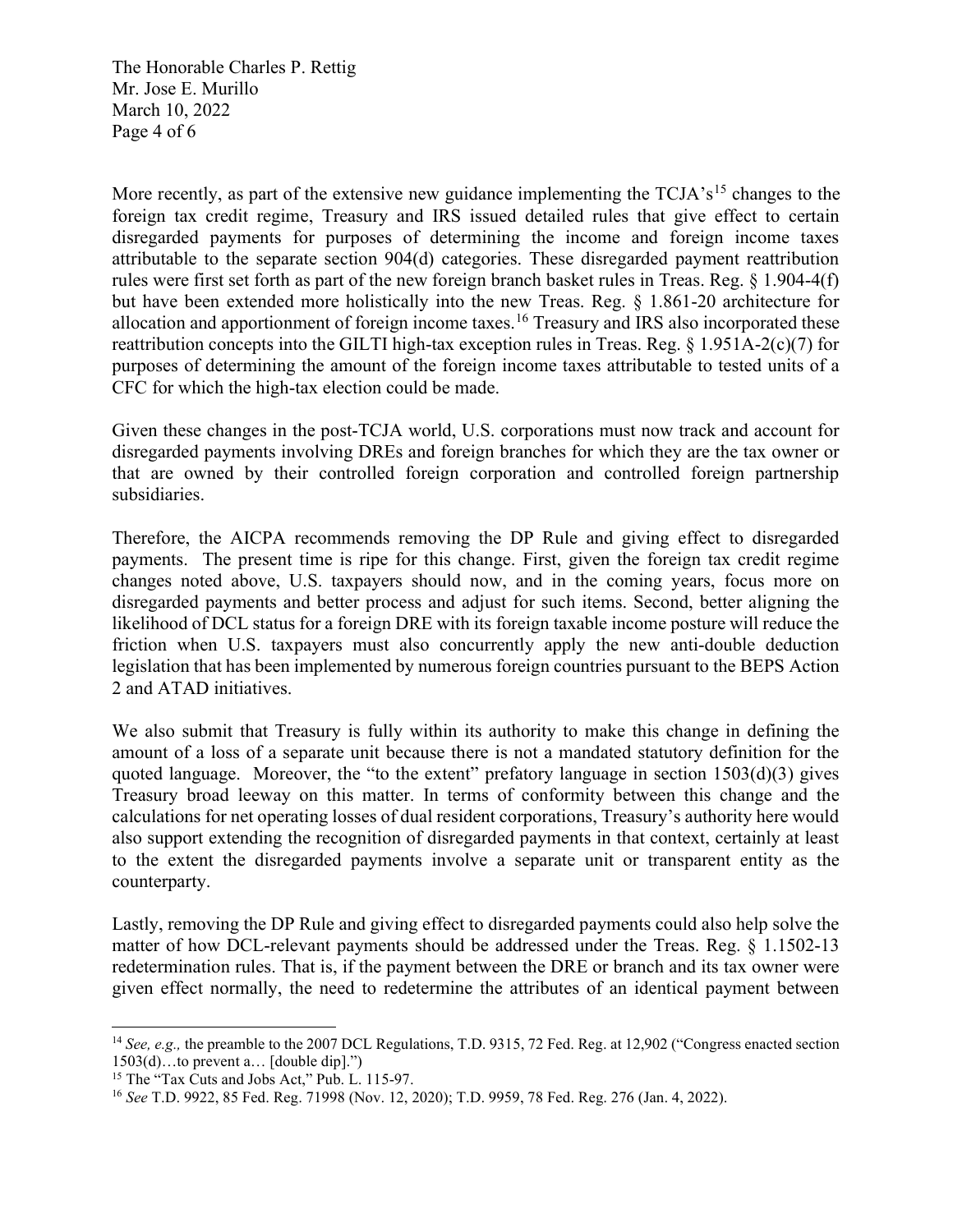The Honorable Charles P. Rettig Mr. Jose E. Murillo March 10, 2022 Page 5 of 6

consolidated group members may not exist because leaving the payment's treatment as is would be consistent (that is, not inconsistent) with the single-entity approach to consolidated taxable income.

## 2. Clarify the Form 8858 Instructions

The AICPA also urges the IRS to update the instructions to Schedule H of Form 8858 to explicitly state that one of the required adjustments to Federal income tax principles is to reverse out disregarded payments, if this is indeed what the government intends. Alternatively, if this is not what was intended, then the Form 8858 instructions should explicitly state that such an adjustment is not required.

Schedule H is where U.S. filers must report the book-to-tax, Schedule M-type adjustments that are made in conforming the foreign DRE or branch's net income or loss from its regular books of account (i.e., the Schedule C disclosure) into U.S. tax accounting principles. The adjusted result then feeds into the Form 8858 filer's taxable income or earnings and profits determinations. The instructions to the Schedule H contain a list of several common adjustments that should be made, including cost recovery allowances and charges to statutory reserves. The instructions, however, do not explicitly state that disregarded payments are disregarded in preparing the Schedule H results.

In our experience, there is significant inconsistency regarding whether practitioners apply the DP Rule and adjust for disregarded payments in Schedule H preparations. Disregarding a disregarded payment is certainly a reasonable interpretation of an adjustment needed to conform the foreign book result to U.S. tax accounting principles. The other enumerated items in the Instructions' list are more in the nature of routine timing differences between financial reporting and taxable income determinations, and they do not suggest the need for an application of deeper taxable income concepts such as the effects of entity status classifications. Whatever IRS' intent on this point is, the taxpayer community would benefit from the instructions being explicit.

When practitioners do not apply the DP Rule to the Schedule H results, the disconnect grows between the Form 8858 information result and the technical answer under the DCL rules. This difference further exacerbates the likelihood of error and potential trap of the DCL rules applying to a foreign DRE that receives disregarded income payments. For example, if the DP Rule is not applied and the Schedule H result shows a net profit for the foreign DRE, the preparer may be unaware of the need to answer yes to the Schedule G questionnaire about there being a DCL attributable to the DRE. This omission in turn fails to alert the tax owner to the need for the DCL compliance items such as domestic use elections and annual certifications.

In sum, regardless of whether Treasury and IRS decide to adopt our substantive recommendation above, we strongly urge IRS to clarify the Form 8858 instructions in this regard as soon as feasible.

\* \* \* \* \*